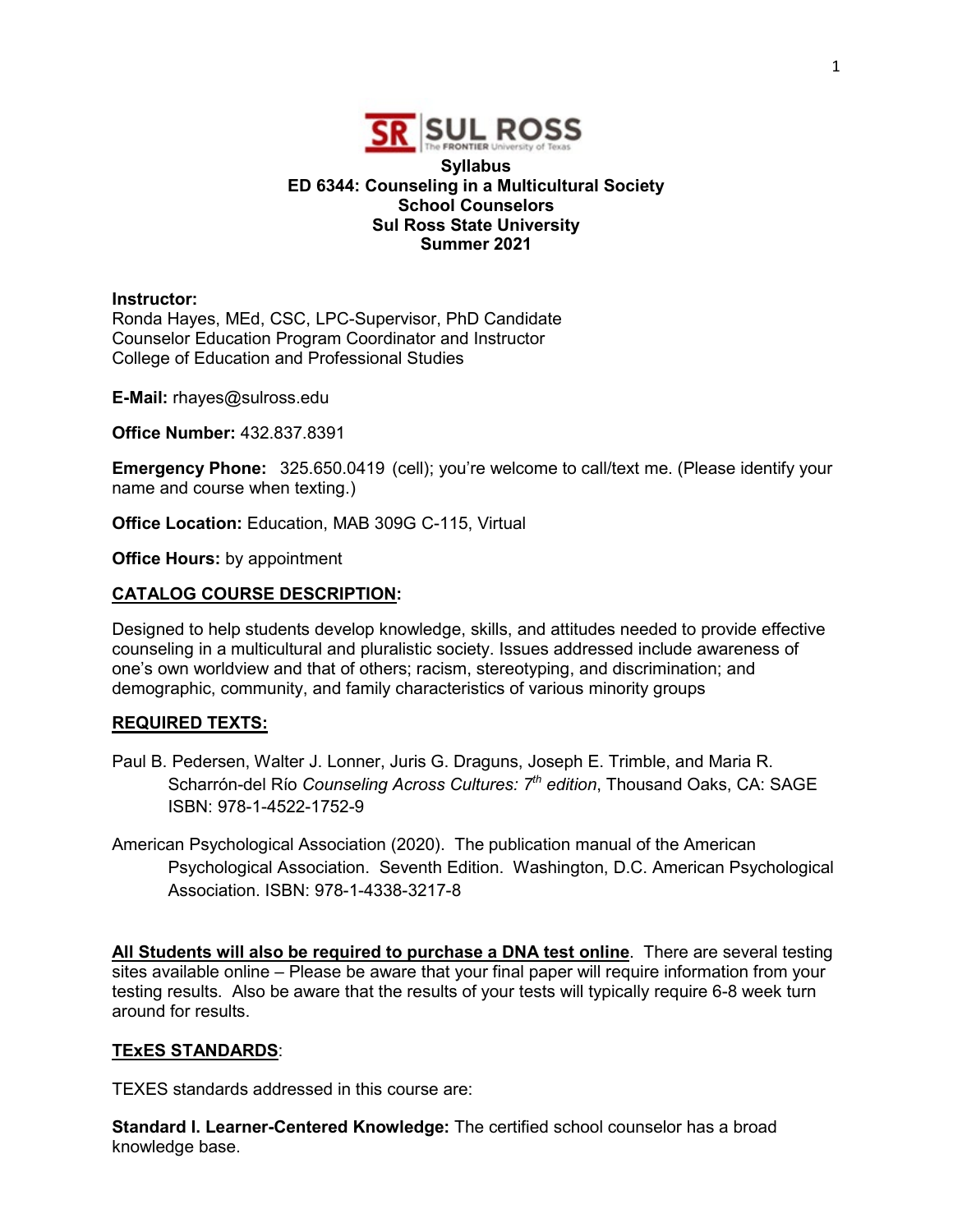**Standard II. Learner-Centered Skills**: The certified school counselor applies the knowledge base to promote the educational, personal, social, and career development of the learner.

**Standard III. Learner-Centered Process:** The certified school counselor participates in the development, monitoring, and evaluation of a developmental school guidance and counseling program that promotes learners' knowledge, skills, motivation, and personal growth.

**Standard IV. Learner-Centered Equity and Excellence for All Learners:** The certified school counselor promotes academic success for all learners by acknowledging, respecting, and responding to diversity while building on similarities that bond all people.

**Standard V. Learner-Centered Communications**: The certified school counselor, an advocate for all students and the school, demonstrates effective professional and interpersonal communication skills.

**Standard VI. Learner-Centered Professional Development:** The certified school counselor continues professional development, demonstrating a commitment to learn, to improve the profession, and to model professional ethics and personal integrity.

| <b>Standard</b> | <b>Description</b>                                                                                                                                                                                                                                                                                 | <b>Assignment</b>                        | <b>Assessment</b>              | <b>SLO</b>         |
|-----------------|----------------------------------------------------------------------------------------------------------------------------------------------------------------------------------------------------------------------------------------------------------------------------------------------------|------------------------------------------|--------------------------------|--------------------|
| 1. (1)          | the history and philosophy of<br>counseling                                                                                                                                                                                                                                                        | <b>Textbook</b><br>Chapter 1             | Quiz<br>Comprehensive<br>Exam  | SLO <sub>1</sub>   |
| 1.(7)           | environmental, social, and cultural<br>factors that affect learners'<br>development and the relevance of<br>those factors to educational, career,<br>personal, and social development,<br>along with comprehensive school<br>counseling programs;                                                  | Chapter<br>reading;<br>discussion board; | Quiz;<br>Comprehensive<br>exam | <b>SLO</b><br>1, 2 |
| 1.(10)          | the characteristics and educational<br>needs of special populations;                                                                                                                                                                                                                               | Chapter<br>reading;<br>discussion board; | Quiz;<br>Comprehensive<br>exam | <b>SLO</b><br>1,2  |
| 1.(16)          | how cultural factors and group<br>membership impact individual<br>students;                                                                                                                                                                                                                        | Chapter<br>reading;<br>discussion board; | Quiz:<br>Comprehensive<br>exam | <b>SLO</b><br>1,2  |
| IV. $(1)$       | understand learner differences,<br>including those related to cultural<br>background, gender, race, ethnicity,<br>socio-economic levels, academic<br>ability, and learning styles, and know<br>ways to create and maintain a<br>positive school environment that is<br>responsive to all learners; | Chapter<br>reading;<br>discussion board; | Quiz;<br>Comprehensive<br>exam | <b>SLO</b><br>1,2  |
| IV.(2)          | advocate for a school environment in<br>which diversity is acknowledged and<br>respected, resulting in positive<br>interactions across all cultures,<br>genders, ethnicities, and learning<br>styles;                                                                                              | Chapter<br>reading;<br>discussion board; | Quiz;<br>Comprehensive<br>exam | <b>SLO</b><br>1,2  |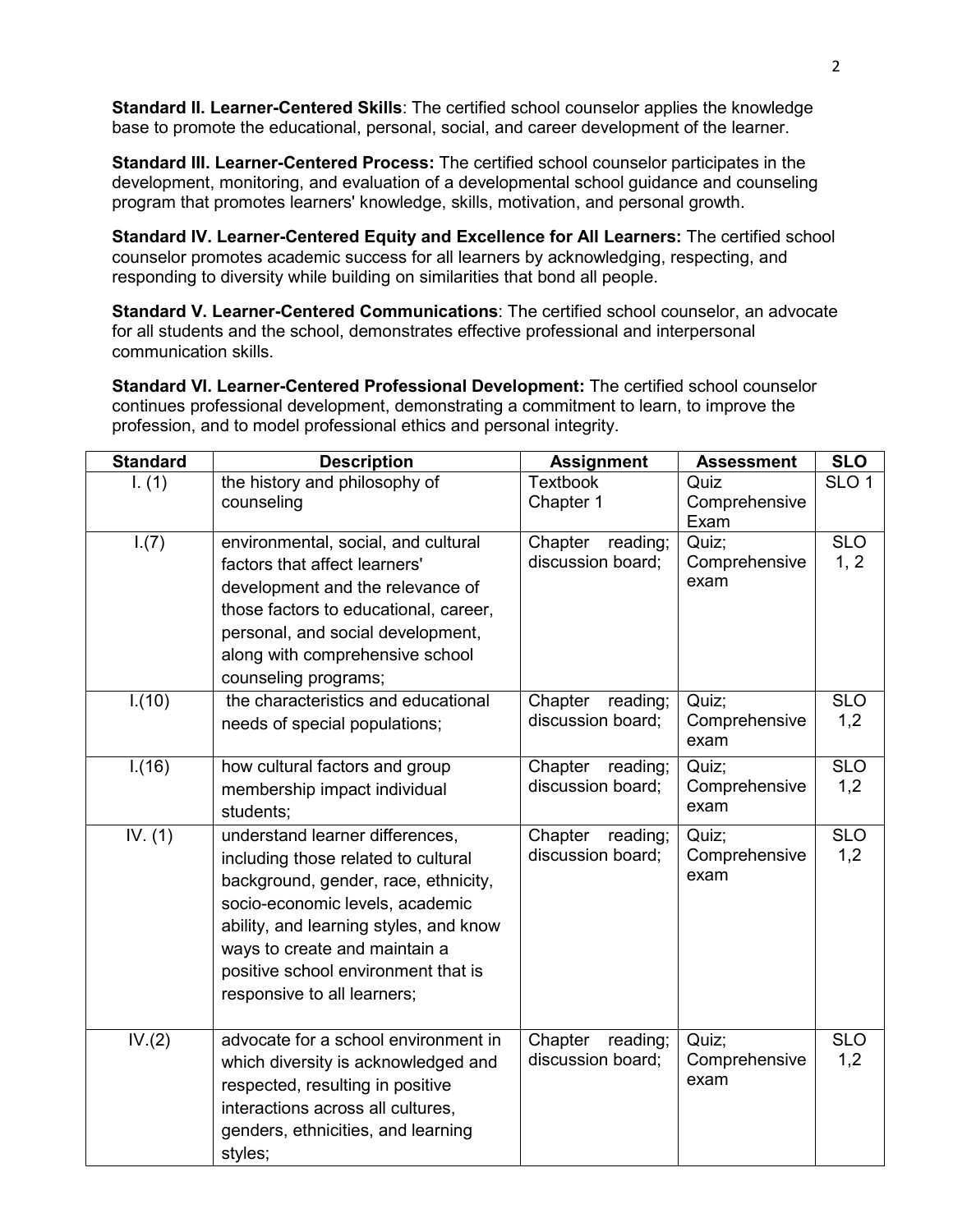| IV. $(4)$ | take a positive, strength-based<br>approach that builds on<br>commonalities versus differences in<br>all learners;  | reading;<br>Chapter<br>discussion board; | Quiz;<br>Comprehensive<br>exam | <b>SLO</b><br>1,2 |
|-----------|---------------------------------------------------------------------------------------------------------------------|------------------------------------------|--------------------------------|-------------------|
| IV. (7)   | understand how family values, group<br>membership, and culture intersect;                                           | Chapter<br>reading;<br>discussion board; | Quiz;<br>Comprehensive<br>exam | <b>SLO</b><br>1,2 |
| V. (9)    | take a positive, strength-based<br>approach that verbalizes<br>commonalities versus differences in<br>all learners; | reading;<br>Chapter<br>discussion board; | Quiz:<br>Comprehensive<br>exam | <b>SLO</b><br>1,2 |

#### **TExES COMPETENCIES**:

Student knowledge and application of the four domains and 10 competencies are required for students to successfully pass the TExES. In other words, the domains and competencies are test specific and will be addressed when students take the following test. In order to help students with this task, all school counseling students are required to spend six hours in the Certify Teacher school counseling practice test site. A minimum score of 85% must be made on each of the 10 competencies tested before Sul Ross State University can submit approval for the student to take the TExES.

TExES competencies addressed in this course are:

#### **DOMAIN I—KNOWLEDGE OF LEARNERS**

**Competency 001 (Human Development and Learning):** Understand theories and processes of human development and learning as well as factors that influence development and learning.

**Competency 002 (Diversity and Cultural Competence):** Understand diversity issues and cultural competencies related to school counseling and environments that promote respect and affirmation for all students.

## **DOMAIN II—THE COMPREHENSIVE SCHOOL COUNSELING PROGRAM**

**Competency 003 (Guidance):** Understand instructional practices and strategies for facilitating students' educational, career, personal, and social growth and development as articulated in The Texas Model for Comprehensive School Counseling Programs.

 **Competency 004 (Responsive Services):** Understand techniques for designing supports and interventions to address the needs, concerns, and challenges affecting students' continued educational, career, personal, and social development.

**Competency 005 (Individual Planning):** Understand techniques and strategies for guiding students in planning, monitoring, and managing their individual educational, career, personal, and social development.

**Competency 006 (Systems Support):** Understand procedures, processes, and strategies for providing systems support.

**Competency 007 (Program Management):** Understand the foundational components of and procedures for developing, implementing, and evaluating the comprehensive school counseling program.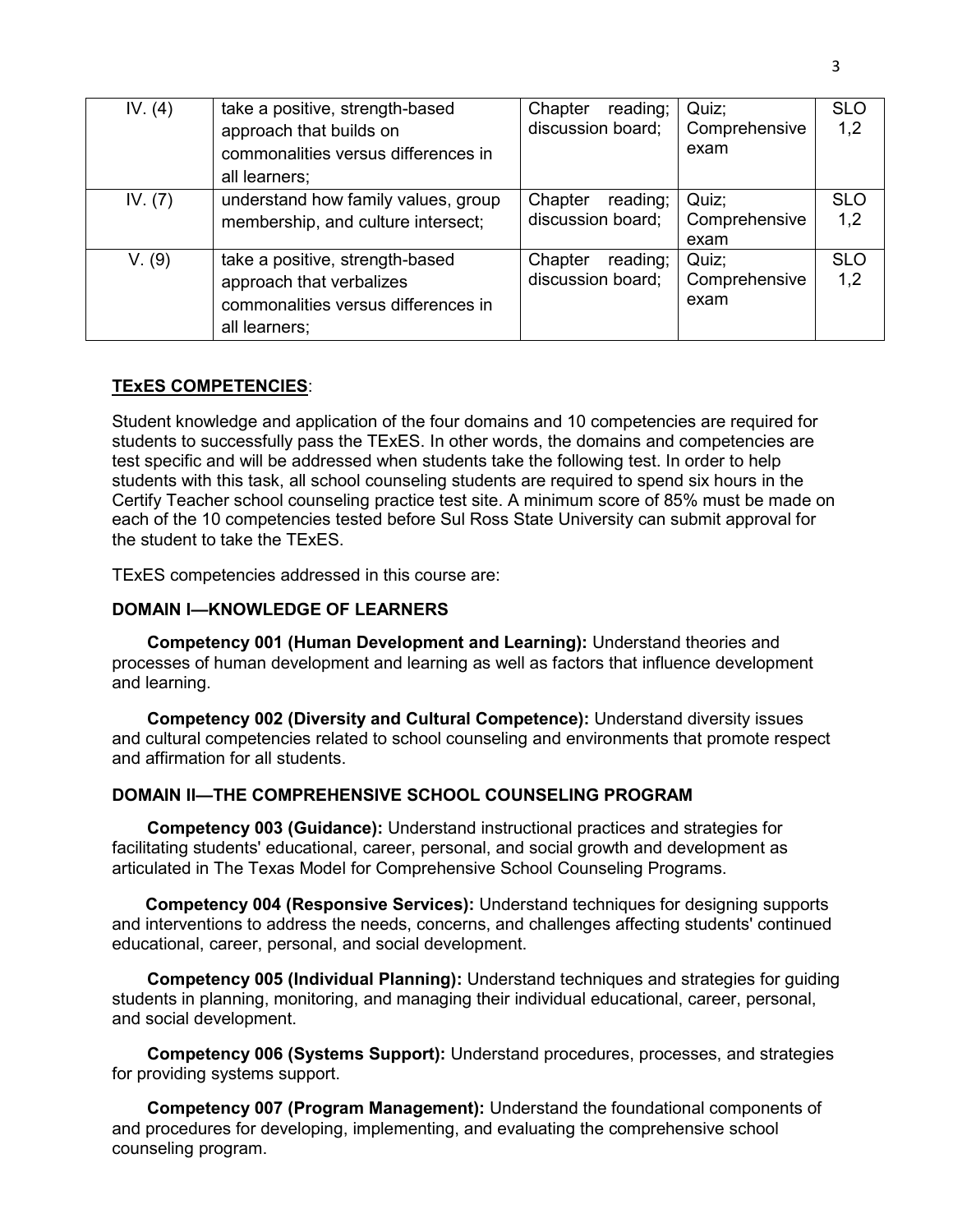## **DOMAIN III—THE PROFESSIONAL SCHOOL COUNSELOR**

**Competency 008 (Communication, Consultation, and Collaboration):** Understand practices and strategies for effective communication, consultation, and collaboration within the school and community.

**Competency 009 (Professional Practice):** Understand the roles, responsibilities, and orientation of the professional school counselor and legal and ethical standards of practice in school counseling.

## **DOMAIN IV—ANALYSIS AND RESPONSE**

**Competency 010 (Analysis and Response):** In a written response, analyze and interpret qualitative and quantitative data to identify a given student's strengths and needs and design an effective intervention.

| <b>Domain</b> | <b>Description</b>                                                                                                                                                                                                                                                                                                                                                                                         | <b>Assignment</b>                                     | <b>Assessment</b>  | <b>SLO</b>        |  |
|---------------|------------------------------------------------------------------------------------------------------------------------------------------------------------------------------------------------------------------------------------------------------------------------------------------------------------------------------------------------------------------------------------------------------------|-------------------------------------------------------|--------------------|-------------------|--|
| Competency    |                                                                                                                                                                                                                                                                                                                                                                                                            |                                                       |                    |                   |  |
| 1.002.A       | Demonstrate knowledge of ways in<br>which diverse characteristics (e.g.,<br>race, culture, ethnicity, religion, gender<br>identity, socioeconomic status,<br>linguistic diversity, immigration status,<br>exceptionality, learning styles, physical<br>or cognitive abilities) may affect the<br>manifestation of strengths and<br>difficulties in the educational, career,<br>personal, and social areas. | Discussion board;<br>Chapter reading;<br>Chapter quiz | Certify<br>Teacher | <b>SLO</b><br>1,2 |  |
| 1.002.B       | Apply knowledge of strategies for<br>promoting understanding of, sensitivity<br>to, and interaction with students'<br>diverse characteristics and for fostering<br>awareness, appreciation, and respect<br>for diversity.                                                                                                                                                                                  | Discussion board;<br>Chapter reading;<br>Chapter quiz | Certify<br>Teacher | <b>SLO</b><br>1,2 |  |
| I.002.C       | Apply knowledge of strategies for<br>helping all students feel welcome;<br>using students' diverse characteristics<br>and backgrounds to enrich learning<br>experiences; and building a learning<br>community characterized by respect<br>for, affirmation of, and interaction with<br>all students.                                                                                                       | Discussion board;<br>Chapter reading;<br>Chapter quiz | Certify<br>Teacher | <b>SLO</b><br>1,2 |  |
| 1.002.E       | Demonstrate knowledge of strategies<br>for teaching about bias, stereotyping,<br>prejudice, discrimination, and<br>oppression and how these issues may<br>affect students, including strategies for<br>intervening with students who<br>demonstrate inappropriate behaviors.                                                                                                                               | Discussion board;<br>Chapter reading;<br>Chapter quiz | Certify<br>Teacher | <b>SLO</b><br>1,2 |  |
| 1.002.F       | Recognize changing societal trends<br>(e.g., demographic, economic,<br>technological) and cultural, economic,                                                                                                                                                                                                                                                                                              | Discussion board;<br>Chapter reading;<br>Chapter quiz | Certify<br>Teacher | <b>SLO</b><br>1,2 |  |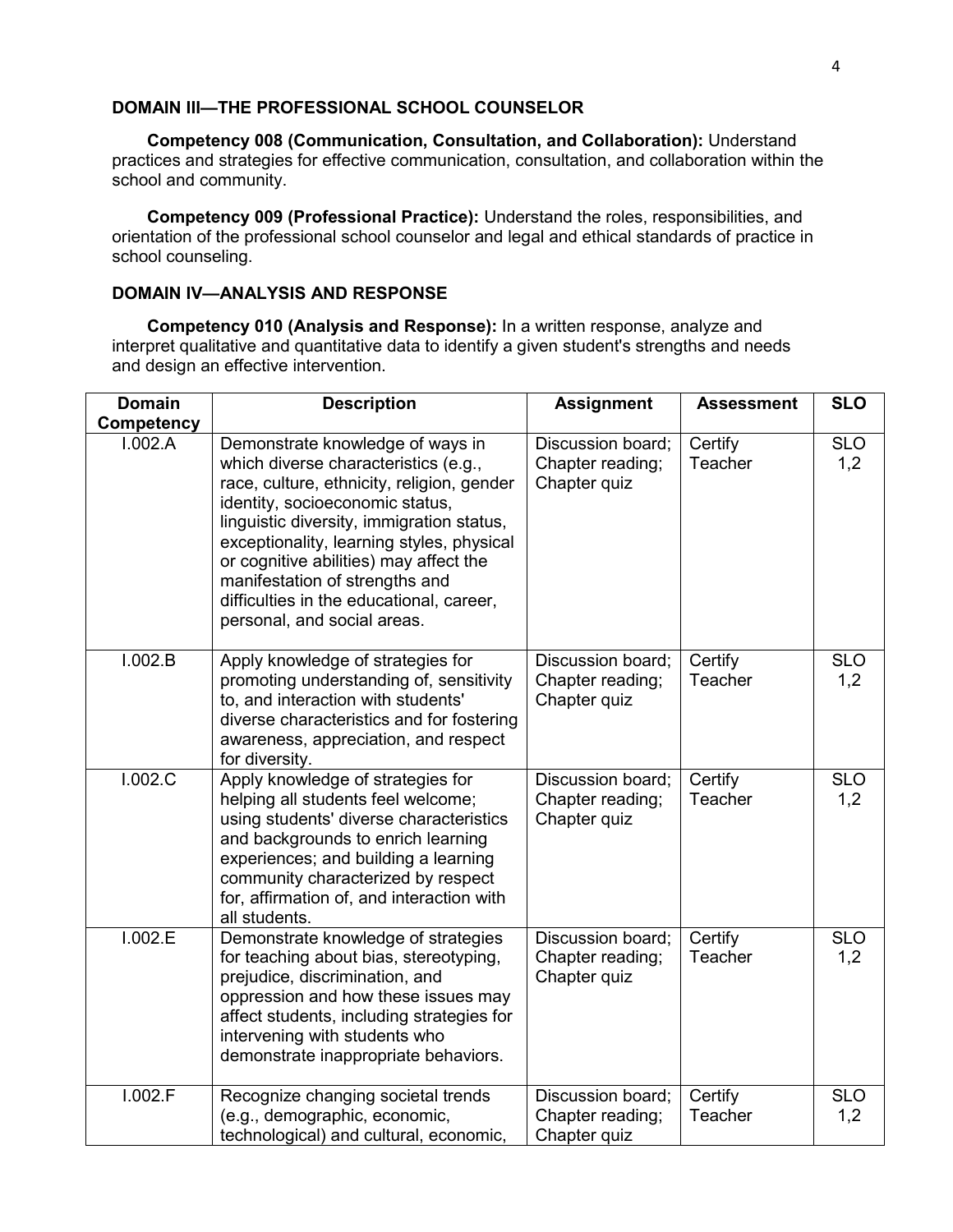| <b>Domain</b><br>Competency | <b>Description</b>                                                                                                                                                                                                                                                                  | <b>Assignment</b>                                     | <b>Assessment</b>  | <b>SLO</b>        |
|-----------------------------|-------------------------------------------------------------------------------------------------------------------------------------------------------------------------------------------------------------------------------------------------------------------------------------|-------------------------------------------------------|--------------------|-------------------|
|                             | and political issues surrounding<br>diversity, equity, and access.                                                                                                                                                                                                                  |                                                       |                    |                   |
| 1.002.G                     | Demonstrate knowledge of cultural<br>competencies related to diversity,<br>equity, and access and the importance<br>of acknowledging personal biases,<br>addressing personal prejudices, and<br>promoting culturally responsive<br>behaviors that affirm all students'<br>humanity. | Discussion board;<br>Chapter reading;<br>Chapter quiz | Certify<br>Teacher | <b>SLO</b><br>1,2 |

## **COURSE OBJECTIVES:**

- Compare and contrast various identity development models
- Differentiate between various multicultural theories in counseling
- Identify various multicultural issues for different populations
- Enrich each student's understanding of his/her own identity
- Encourage each student to evaluate his/her own view of diversity
- Discuss ethical issues in multicultural counseling

#### **Goals of the course:**

- 1. To review essential topics presented by authors with specialized expertise about those topics;
- 2. To articulate the generic relevance of multicultural counseling for each and every counseling relationship;
- 3. To demonstrate the applications of multicultural counseling skills to others

## **STUDENT LEARNING OUTCOMES:**

The student will be able to:

- 1. Demonstrate their ability to apply within guidance and counseling, their knowledge of human development, diversity, and factors that affect client's ability to achieve their potential
- 2. Demonstrate their ability to plan, implement, and evaluate a developmental counseling program, this program will incorporate assessment, as well as individual and group counseling services utilizing appropriate theoretical frameworks, techniques, and interventions to address personal, interpersonal/social, and educational needs.
- 3. Demonstrate the ability to communicate and collaborate effectively with others in diverse settings, including the community in order to facilitate client success, and will demonstrate the ability to apply ethical, legal, and professional standards.

## **COUNSELOR EDUCATION MARKETABLE SKILLS:**

1. Graduates will demonstrate oral and written communication skills to apply in careers related to mental and behavioral health including school counseling.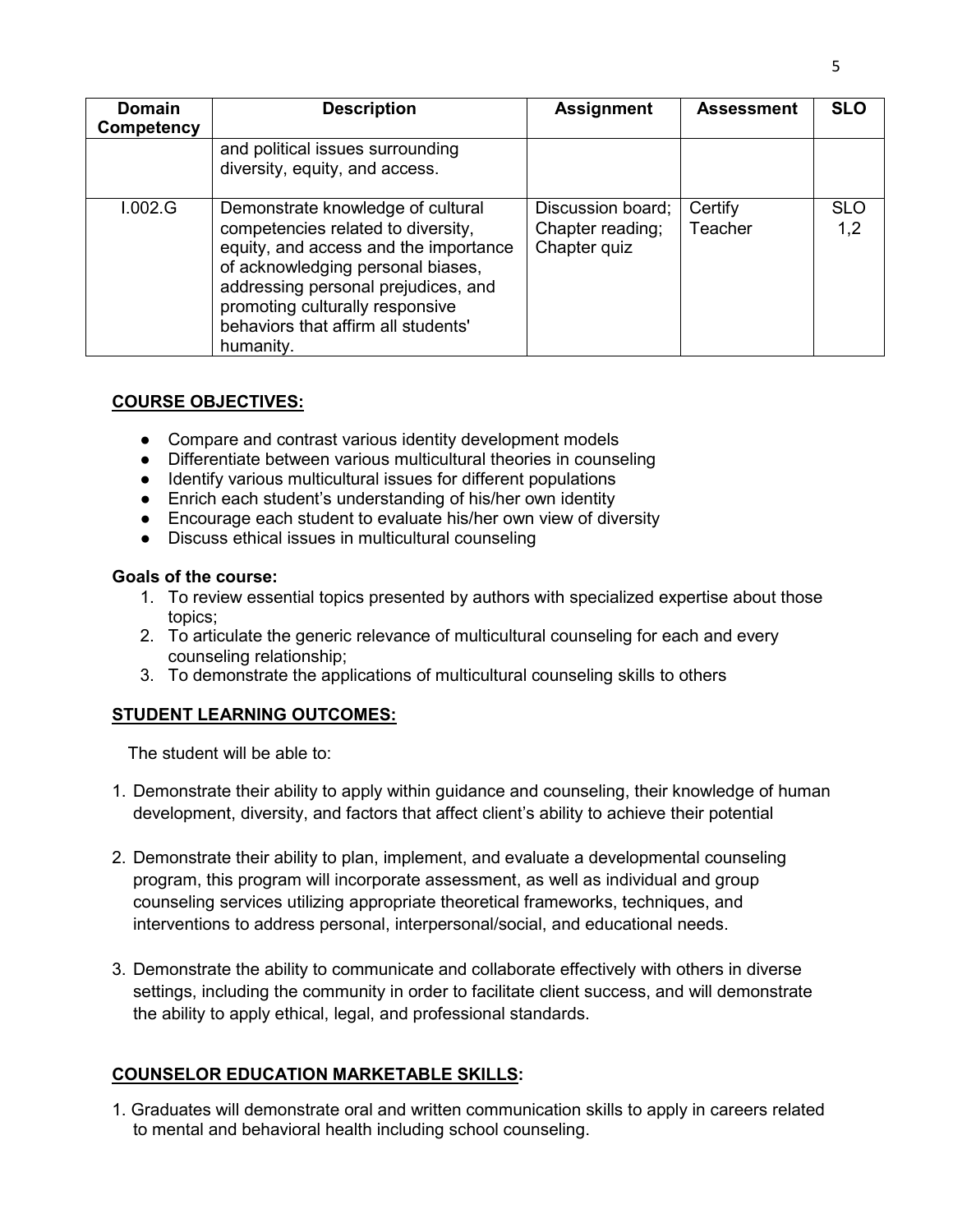- 2. Graduates will demonstrate knowledge of ethics, social justice issues, and multicultural concerns to apply in careers related to mental and behavioral health including school counseling.
- 3. Graduates will demonstrate knowledge of human growth development throughout the lifespan to apply in careers related to mental and behavioral health including school counseling.

# **DISTANT LEARNING STATEMENT:**

Students enrolled in distance education courses have equal access to the university's academic support services, such as Smarthinking, library resources, such as online databases, and instructional technology support. For more information about accessing these resources, visit the SRSU website. Students should correspond using Sul Ross email accounts and submit online assignments through Blackboard, which requires secure login information to verify students' identities and to protect students' information. The procedures for filing a student complaint are included in the student handbook. Students enrolled in distance education courses at Sul Ross are expected to adhere to all policies pertaining to academic honesty and appropriate student conduct, as described in the student handbook. Students in web-based courses must maintain appropriate equipment and software, according to the needs and requirements of the course, as outlined on the SRSU website.

## **ACADEMIC INTEGRITY:**

Students in this class are required to demonstrate scholarly behavior and academic honesty in the use of intellectual property. A scholar is expected to be timely, prepared, and focused. Meaningful, respectful, and pertinent online participation is also expected.

Examples of academic dishonesty include but are not limited to: submitting work as original that was used in whole or part for another course and/or professor; turning in another person's work as one's own; copying from professional works or internet sites without citation.

## **SAFE ASSIGN:**

The Safe Assignment Tool is an advanced plagiarism prevention system deeply integrated with the Blackboard Learning Management System. SafeAssignment compares student papers submitted to Blackboard against an enormous wide range of sources and provides instructors with detailed Originality Reports. Because of SafeAssignment's flexibility, this product is an effective plagiarism prevention system that helps instructors to raise student awareness about plagiarism and to educate students about the ways to avoid plagiarism. You can check your similarity report and make corrections if needed. With your similarity report, you will note highlighted areas that have similarity noted between your paper and another source. You will click on the tab within the colored square to see the percentage of the similarity. Percentages above 10% must be corrected. It does not matter if the source that is being noted for similarity is not the same source that you used. The system is telling you what you have written is too similar to another source and you need to make corrections. You may need to change up some of the wording or order of information to make it your information. More than three or four words in a row that are identical to the originating author can be detected. You can submit your paper as many times as you would like. This system is designed to assist students with increasing awareness of plagiarism. Typically, plagiarism is an accidental occurrence and occurs when students do not realize their writing is overly similar to another source.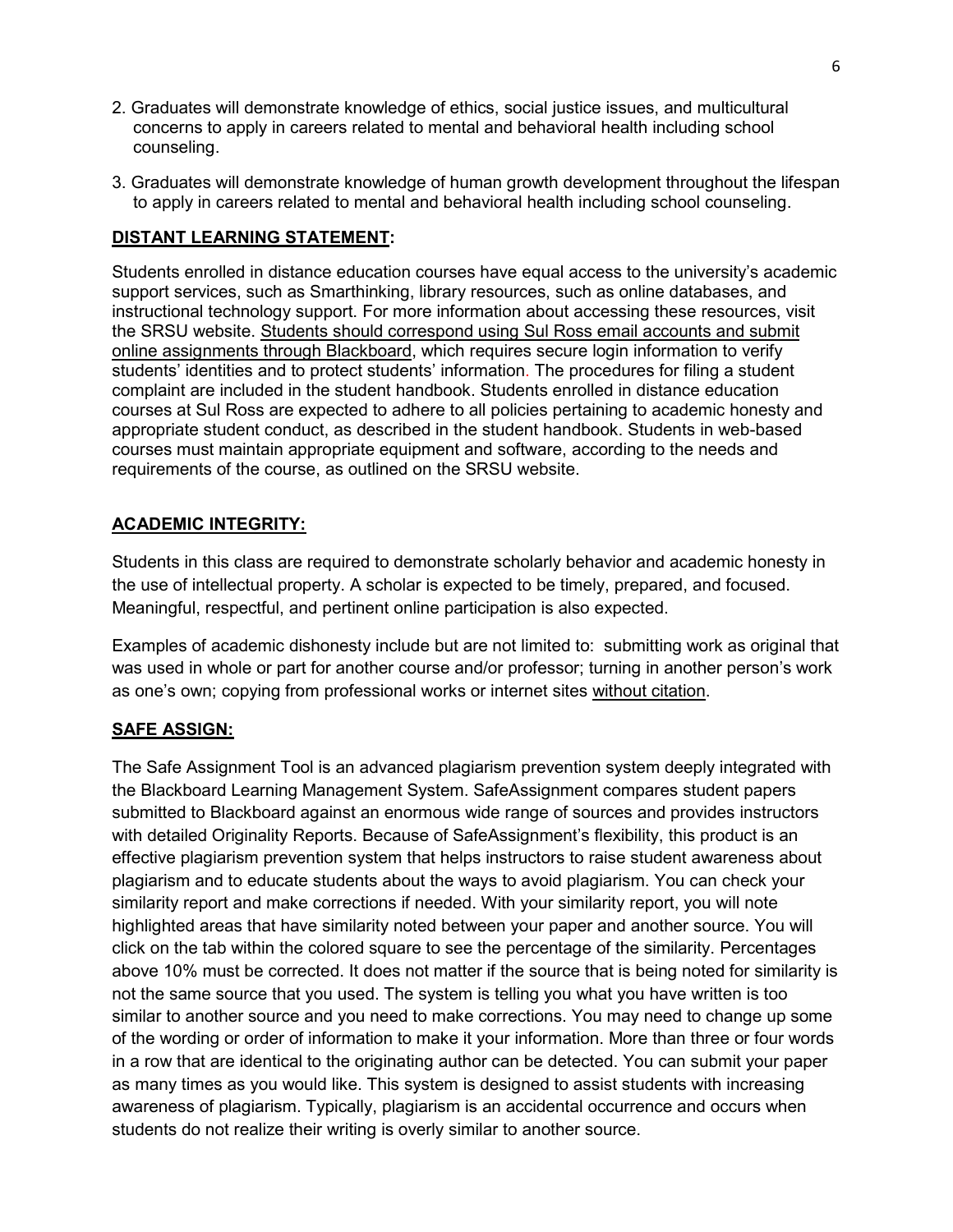#### **ADA (Americans with Disabilities Act)**

#### **SRSU DISABILITY SERVICES:**

Sul Ross State University (SRSU) is committed to equal access in compliance with Americans with Disabilities Act of 1973. It is SRSU policy to provide reasonable accommodations to students with documented disabilities. It is the Student's responsibility to initiate a request. Please contact me, Ms. Rebecca Greathouse Wren, M.Ed., LPC-S, Director/Counselor, Accessibility Services Coordinator, Ferguson Hall (Suite 112) at 432.837.8203; mailing address is P.O. Box C-122, Sul Ross State University, Alpine, Texas 79832. Students should then contact the instructor as soon as possible to initiate the recommended accommodations.

**PARTICIPATION POLICY:** Since ED 6344 is an online course, participation will be evaluated in Blackboard online discussions. It is the student's responsibility to check the Discussion Board and Sul Ross email *DAILY* for the duration of the course. In order for you to remain enrolled in ED 6344, you must reply to the Blackboard Discussion Board "Online Participation Policy" forum by the deadline posted on the Due Dates listing contained in this syllabus. It is policy at Sul Ross State University that if a student is enrolled in an online course and fails to stay active for a period of 3 weeks, fails to submit assignments, and/or does not reply to emails from the instructor, he/she will receive a final grade of "F." You may access the "Online Participation Policy" forum by entering Blackboard, then selecting Discussion Board. Please follow the directions regarding your required response.

#### **COURSE REQUIREMENTS:**

Please note that a week in the course is considered Monday 12 midnight to the following Sunday at 11:59pm.

All assignments, discussion posts, and exams are due Sunday 11:59pm the week they are assigned.

## **NOTE: NO LATE ASSIGNMENTS ARE ACCEPTED WITHOUT UNIVERSITY EXCUSE OR MEDICAL DOCUMENTATION.**

**Writing Style.** APA writing format is required. Written assignments must be typed using oneinch margins, 12-point type, and double line spacing; have all pages starting with the title page numbered; and be edited for spelling, punctuation, and grammar. **Papers with multiple errors and/or high (over 10%) similarity report (SafeAssign) will receive a reduction in grade.**

#### **Cultural Community Engagement Project**

For this assignment you will be asked to engage in an activity associated with a multicultural community that you do not typically engage with. This can include attending a multicultural community event, spiritual or faith-based activity, volunteering for a community organization, or anything else where cross-cultural experiences would occur. You will write a 5-7 page reflection on the experience and include the following sections in your paper.

**Historical context of the community:** In this section, you will briefly discuss the pertinent historical issues encountered by the community in which you are engaging with for the activity. This can include a myriad of socio-political issues and you are asked to be broad in your discussion.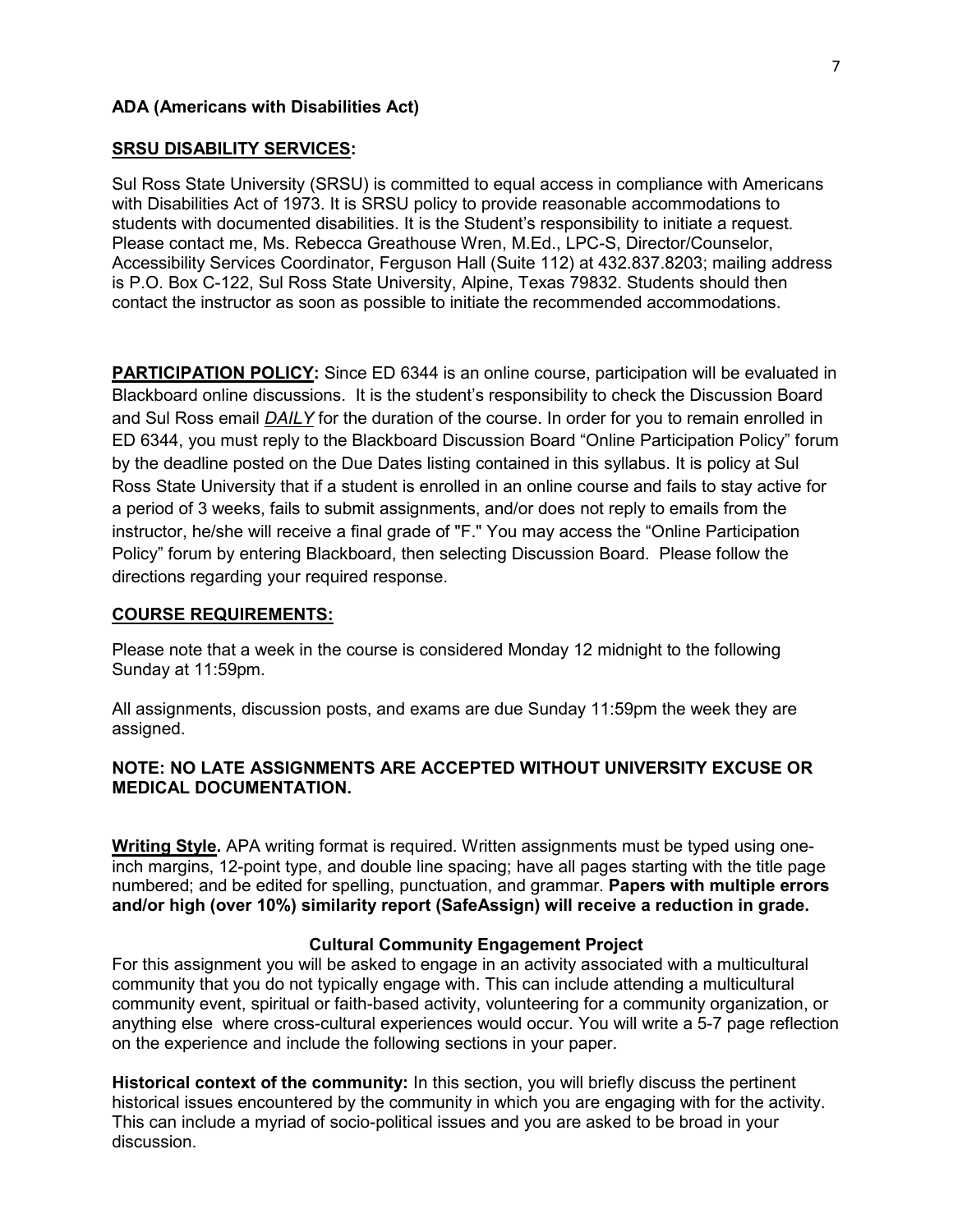**Multicultural issues in the counseling context:** In this section, you will discuss the multicultural implications experienced by this community in the context of counseling. This includes issues that counselors should be aware of when working with the community. Discuss how the issues impact the counseling experience for this community and what the counseling profession is doing to move towards social justice and advocacy work.

**Description of the event and its purpose:** Discuss the event you attended and gather information around the purpose of the event. Is the event a celebration? Meant to raise awareness? What do the organizers hope to achieve by holding the event?

**Your experience at the event:** Discuss your experience at the event and what you observed during your attendance. Discuss how the community members interacted with the attendees outside of the community. Explore what you observed about the

**Reflect on how the event influenced your counselor identity:** As a counselor-in-training, discuss how your experience at the event influenced you as a counselor. Did you learn something you didn't know before? How will you incorporate this experience into your work as a counselor?

This paper must be in APA format 7th edition, 5-7 pages. Please use scholarly resources from the Sul Ross library. A rubric will be used to score this assignment.

#### **Cultural / DNA Analysis Paper. Summary of DNA/ Ancestry Analysis**

You will be asked to complete a DNA/Ancestry Analysis Kit. You can purchase one of these kits from AncestryDNA, MyHeritage, FamilyTree DNA, 23and Me, LivingDNA, or any other company of your choice. **Be aware that the results take 6-8 weeks to receive, so please plan accordingly.** The purpose of this assignment is to explore and integrate information related to your cultural heritage with issues related to becoming a sensitive multicultural counselor.

The assignment is divided into three parts:

- 1. Personal cultural experience
- 2. DNA Report results
- 3. Cultural heritage identified VS DNA Analysis
- 4. Development as a sensitive multicultural counselor

Specific questions are provided below to stimulate your thinking across a range of cultural factors. Respond to each of the questions as appropriate.

**Section 3, does have specific questions that you need to address, these questions are not optional.** (Remember, sometimes the fact that something is **not** valued is as meaningful as the fact that something **is** assigned value). Include additional information as needed to **complete a picture of your family heritage and personal cultural experience.**

At the close of this section, I will address confidentiality and privacy. This paper should be a minimum of **10 pages** in length, excluding the title page and reference section.

#### **Personal cultural experience:**

In this section, address family and community values that have been part of your personal experience. Family should be addressed in the context of your extended family and include persons who assumed a familiar role in your development. Family would include your current "family" as well as your family of origin.Respond to each of the following questions as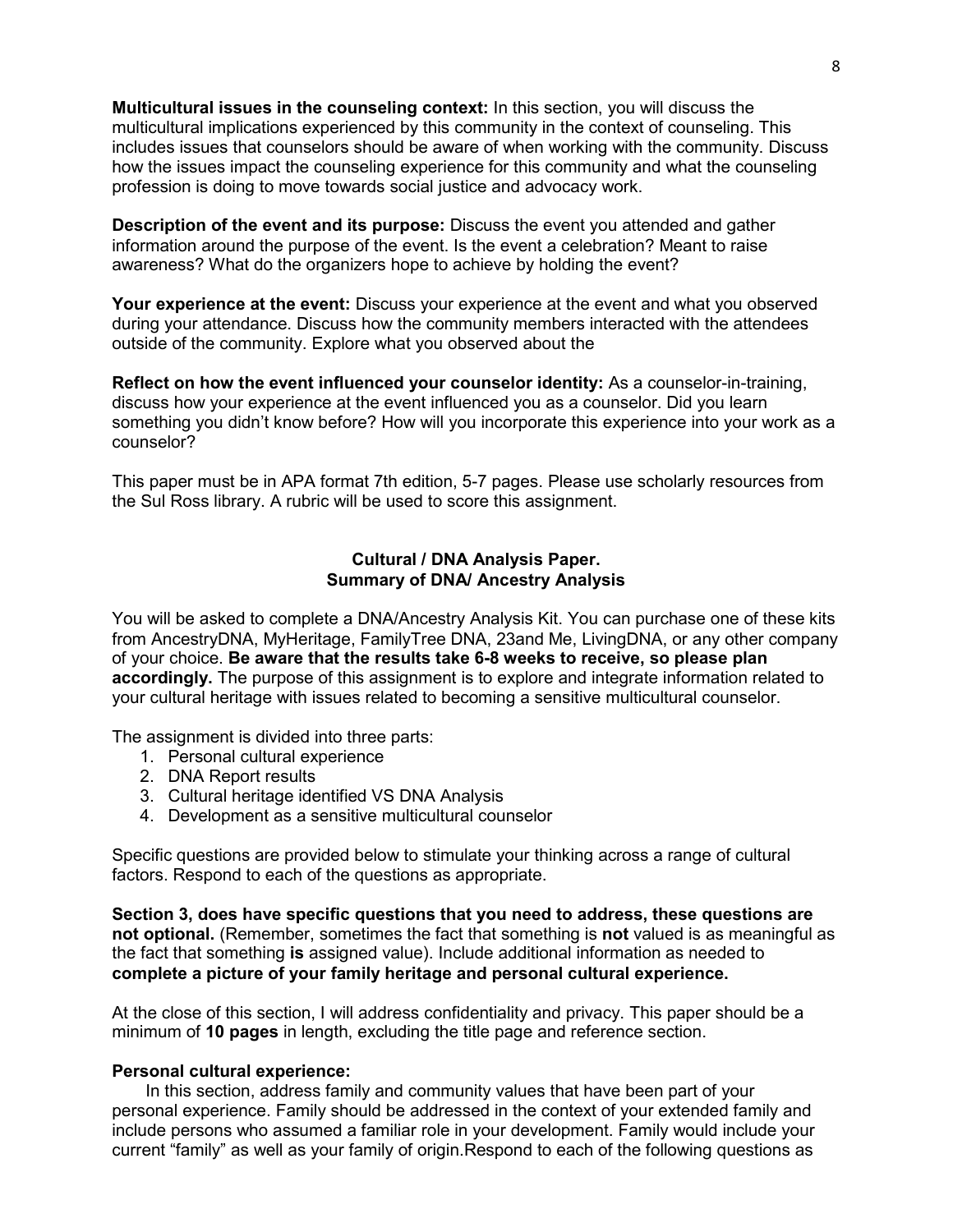appropriate and include additional information as needed to complete a picture of your personal cultural experience.

- In what way has the information discussed in the first section carried forward to influence your personal cultural experience?
- What specific values were held by your family of origin and community (e.g. religion, education, work, food, or family)?
- How were your family values similar to and different from those of the rest of the community? What types of rituals or ceremonies were important to your family?
- What types of personalities and communication can you identify? How was conflict handled?
- What views were held about diversity?
- How did diversity issues of gender, nationality, race, sexuality, disability, or religion impact your family?
- How has "privilege," or the lack of it, eased life or made it more difficult for your family?
- Did the family move to different locations or remain in the same community throughout your development?
- Under what circumstances did moving occur?
- How did living in different communities influence your cultural experience?
- How is your current "family" culture similar to or different from your family of origin?
- How has change in the social and cultural nature of society at large influenced your cultural experience?

**DNA Result Summary** In this section, please discuss the following:

- DNA/Ancestry Results.
- Breakdown of Results
- Brief History of Results
- Personal Reaction to Results

## **Cultural heritage identified vs DNA Analysis:**

In this section address you will address information in two parts:

1) Address information you are able to obtain about your ancestors passed on by word of mouth or family documents. (Note that I am NOT asking for a genealogy here, although you may use that to provide structure for presenting your information).

Questions to be considered are as follows;

- What nationalities are you able to identify?
- What type of work was done?
- What forms of artistic expression were important?
- Were there specific values you can identify (e.g. religion, education, work, food, or family)?
- Were traditional rites or ceremonies important to your ancestors?
- What types of personalities and communication styles can you identify?
- What views were held about diversity?
- In what ways were your ancestors impacted by diversity--gender, nationality, race, or religion?
- Were they native to this country or immigrants from another country?
- Under what circumstances did immigration occur?
- Did the family
- $\bullet$  ive in a community in this country with the same nationality (e.g. German community)? How did acculturation occur?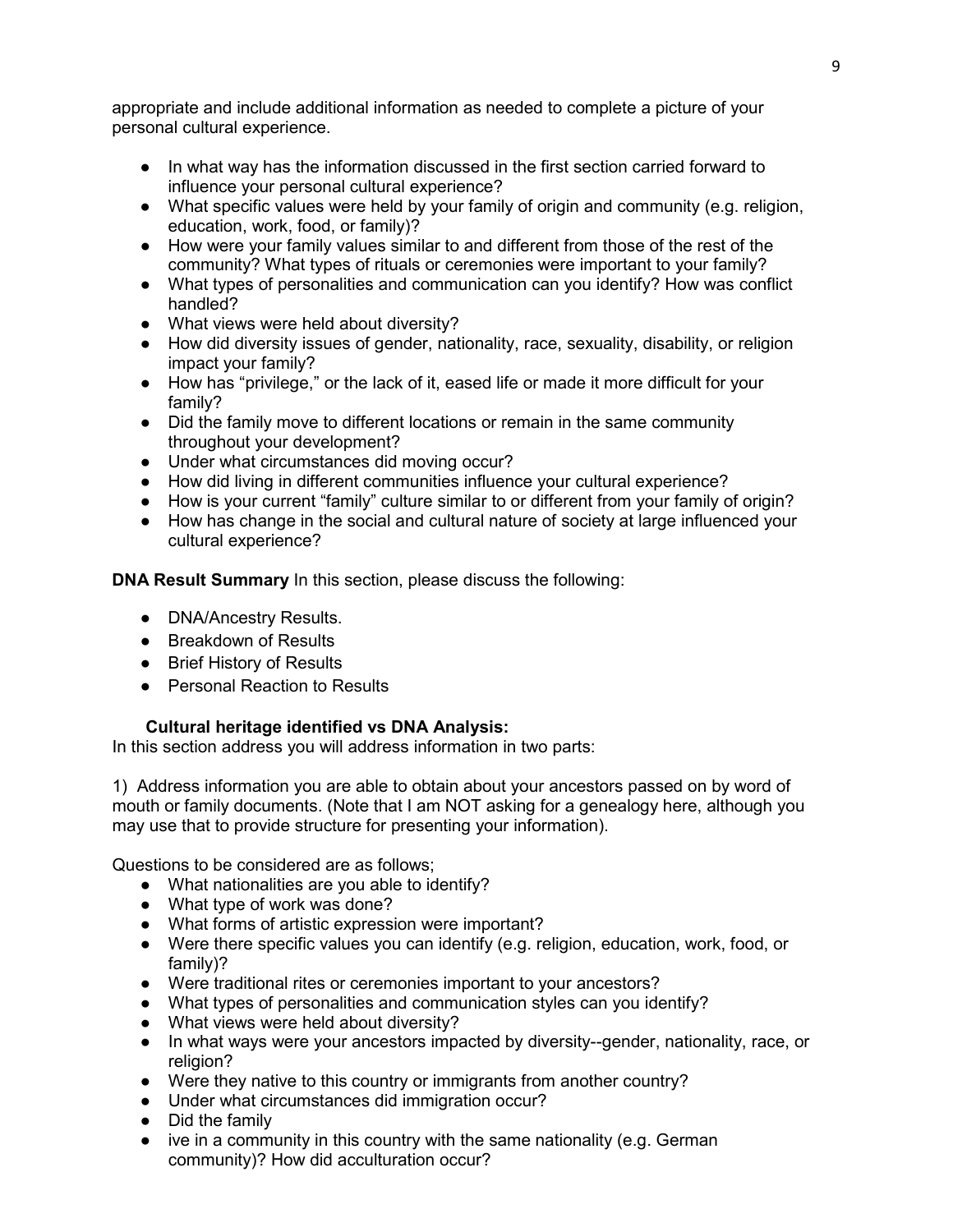- How was the native language treated by the family?
- Did the family move to different locations or remain in the same community across generations?
- Under what circumstances did moving occur?
- How did the social and cultural nature of society at the time influence your ancestors?

2) Address information from your DNA results.

- Identify areas of the DNA results that seem to support the information obtained from ancestors.
- Identify areas that might challenge this information.
- Identify the most surprising results. Identify what areas that may clarify inherit ideas of who you are that you might have had.
- What Ethnicity are you drawn to the most and will you most likely research going forward? What ideas, theories and concepts presented in your textbook now apply to you?

# **Becoming a Sensitive Multicultural Counselor:**

Use this section to examine your personal cultural experience within the context of becoming a sensitive and competent multicultural counselor. Respond to each of the following questions and include additional information as needed.

- How has your decision to become a counselor influenced your views toward cultural diversity?
- How would you describe your cultural identity development at the current time using information from your text and the DNA results?
- How will your communication values and skills impact your role as a competent multicultural counselor?
- Considering the nature of your cultural experience, describe five strengths you will bring to multicultural counseling.
- Within the same context, describe five weaknesses you currently have which could prevent you from being a sensitive multicultural counselor.
- Describe five attitudinal and five knowledge goals for yourself that, if met, would help you develop as a competent multicultural counselor.

**NOTE:** I recognize that some of you may find information requested in this paper to be sensitive in nature. Therefore, the paper will be kept confidential and will be read only by myself. It is assumed that information believed to be private to the family will not be included in the paper. While the DNA analysis is intended to enlighten you, the analysis information may not be well received by members of your family. So please use the information carefully.

This paper is to be in APA format. 12 point Times New Roman Font, double spaced, with inch margins, and title page. Please any references you use (including your DNA analysis.)

If your paper is not in APA format, you will receive an automatic failing grade, Then, it will be returned to you for correction and resubmission.

**Exams.** There will be a total of 5 exams

Read the textbook assignments and **study** the material **PRIOR** to participation.

## **EVALUATION/GRADING POLICY:**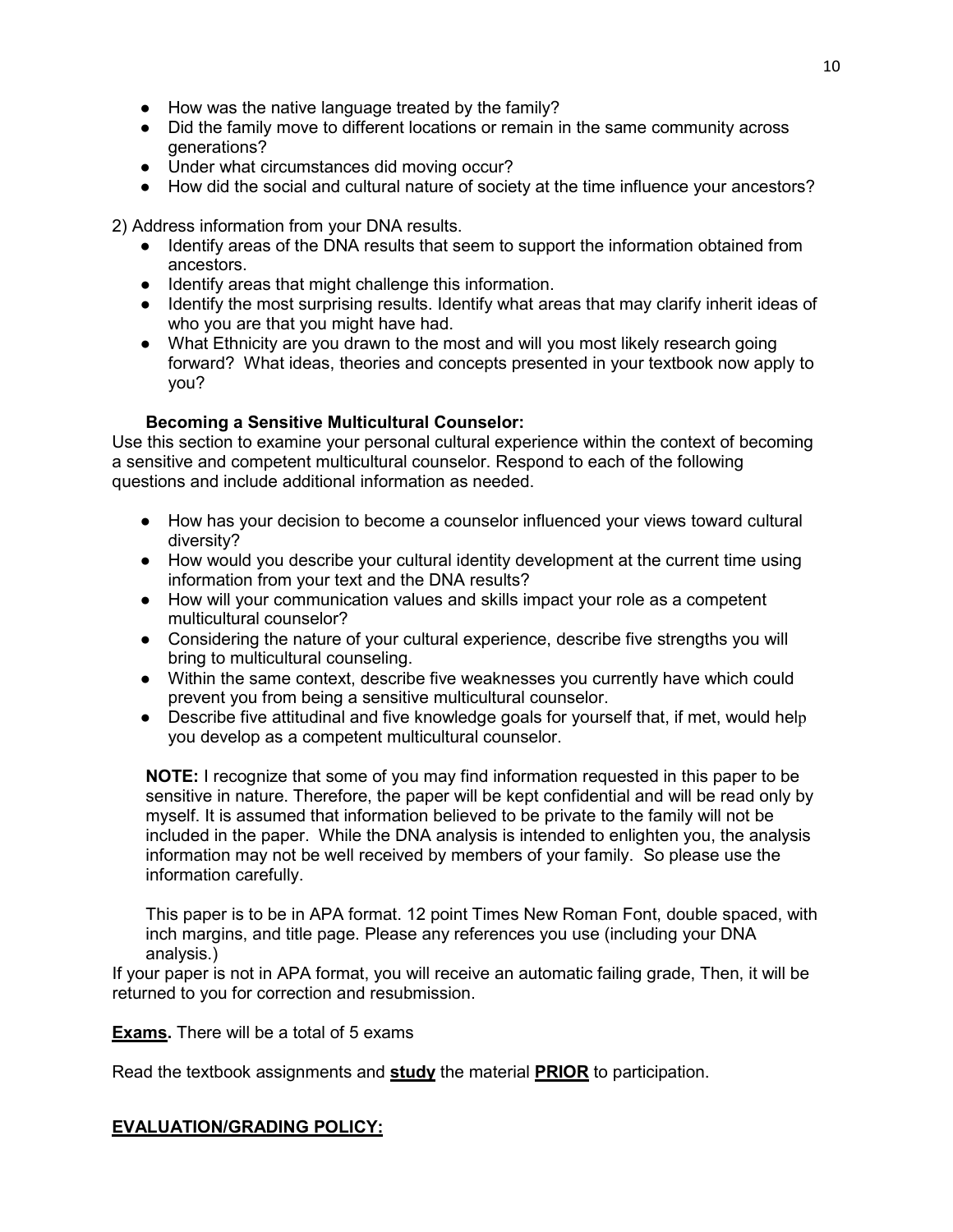| <b>DNA/Ancestry Analysis Summary</b> | 10%             |
|--------------------------------------|-----------------|
| <b>Discussion Board</b>              | <b>20%</b>      |
| Cultural /DNA analysis paper         | 30%             |
| 5 Exams                              | 40 <sub>%</sub> |

Course Grades: A 91%-100% B 81 %- 90% C 71%- 80% F Below 70%

**NOTE:** Graduate students must maintain a 3.0 GPA to remain in good standing.

## **SCHEDULE/DUE DATES:**

# **Course Schedule All assignments are due the Sunday at midnight after which it is assigned. Week 1: June 2-5 Module One** Chapter 1 – Effectiveness through Empathy Chapter 2 – Encounters in Multicultural Context Chapter 1 & 2 - Discussion Board Posting and Responses **Module Two** Chapter 3 – Assessments of Persons Chapter 4 – Multicultural Counseling Foundations Chapters 3 & 4 - Discussion Board Posting and Responses; *Exam #1 chapters 1 - 4* **Module Three** Chapter 5 – North American Indigenous People Chapter 6 - Counseling Asian Americans Chapters 5 and 6-Discussion Board Posting and Responses; Read: Hays, D. G., Dean, J. K., & Chang, C. Y. (2007). Addressing privilege and oppression in counselor training and practice: A qualitative analysis. Journal of Counseling & Development, 85(3), 317–324. (PDF on course site)

## **Week 2: June 6 - 12**

#### **Module Four**

Chapter 7 – Black African Ancestry

Chapter 8 – Latino/Latina

Chapters 7 and 8 -Discussion Board Posting and Responses

#### **Module Five**

Chapter 9 – Counseling Arab and Muslim Clients

Chapter 9 - Discussion Board Posting and Responses

*Exam #2 chapters 5 - 9*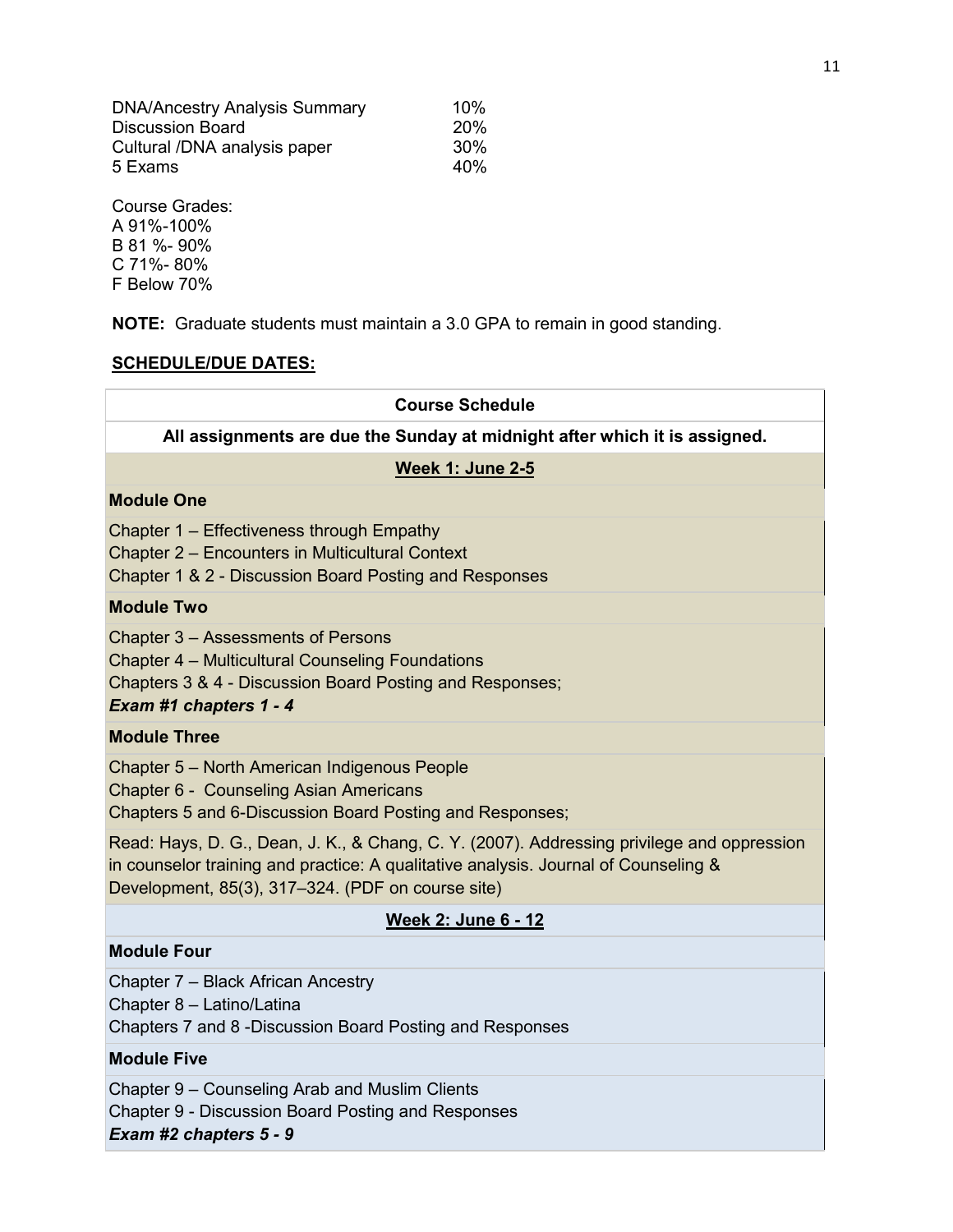## **Module Six**

Chapter 10 - Gender

Chapter 11 –Counseling the Marginalized

Chapters 10 and 11 - Discussion Board Posting and Responses

Read and Summarize Ratts, M. J., & Hutchins, A. M. (2009). ACA Advocacy Competencies: Social Justice Advocacy at the Client/Student Level. Journal of Counseling & Development, 87(3), 269–275

## **Week 3: June 13 - 19**

## **Module Seven**

Chapter 12 – Counseling in School

Chapter 13 – People with Marginalized Sexual Identities

Chapter 12 - Discussion Board Posting and Responses

*Exam #3 chapters 10 - 13*

#### **Module Eight**

Chapter 14 – International Students

Chapter 15 - Counseling Immigrants and Refugees

Chapter 14 and 15 -Discussion Board Posting and Responses

Summary of DNA/Ancestry Analysis due Sunday at Midnight

#### **Module Nine**

Chapter 16 – Survivors of Disaster

Chapter 17 – Counseling in Context of Poverty

Chapters 16 and 17 -Discussion Board Posting and Responses

#### **Week 4th: June 20-26**

## **Module Ten**

Chapter 18 – Ecology of Acculturation

Chapter 18 - Discussion Board Posting and Responses

## *Exam #4 chapters 14 -18*

## **Module Eleven**

Chapter 19 – Health Psychology

Chapter 20 – Well Being and health

Chapters 19 and 20 - Discussion Board Posting and Responses

Read and Summarize M. J., Singh, A. A., Nassar-McMillan, S., Butler, S. K., & McCullough, J. R. (2016). Multicultural and Social Justice Counseling Competencies: Guidelines for the Counseling Profession. Journal of Multicultural Counseling and Development, 44(1), 28–48. (PDF on course site).

## **Module Twelve**

Chapter 21 – Family Counseling

Chapter 22 – Religion and Spirituality

Chapter 21 and 22 – Discussion Board Posting and Responses

**Week 5th June 27- July 3**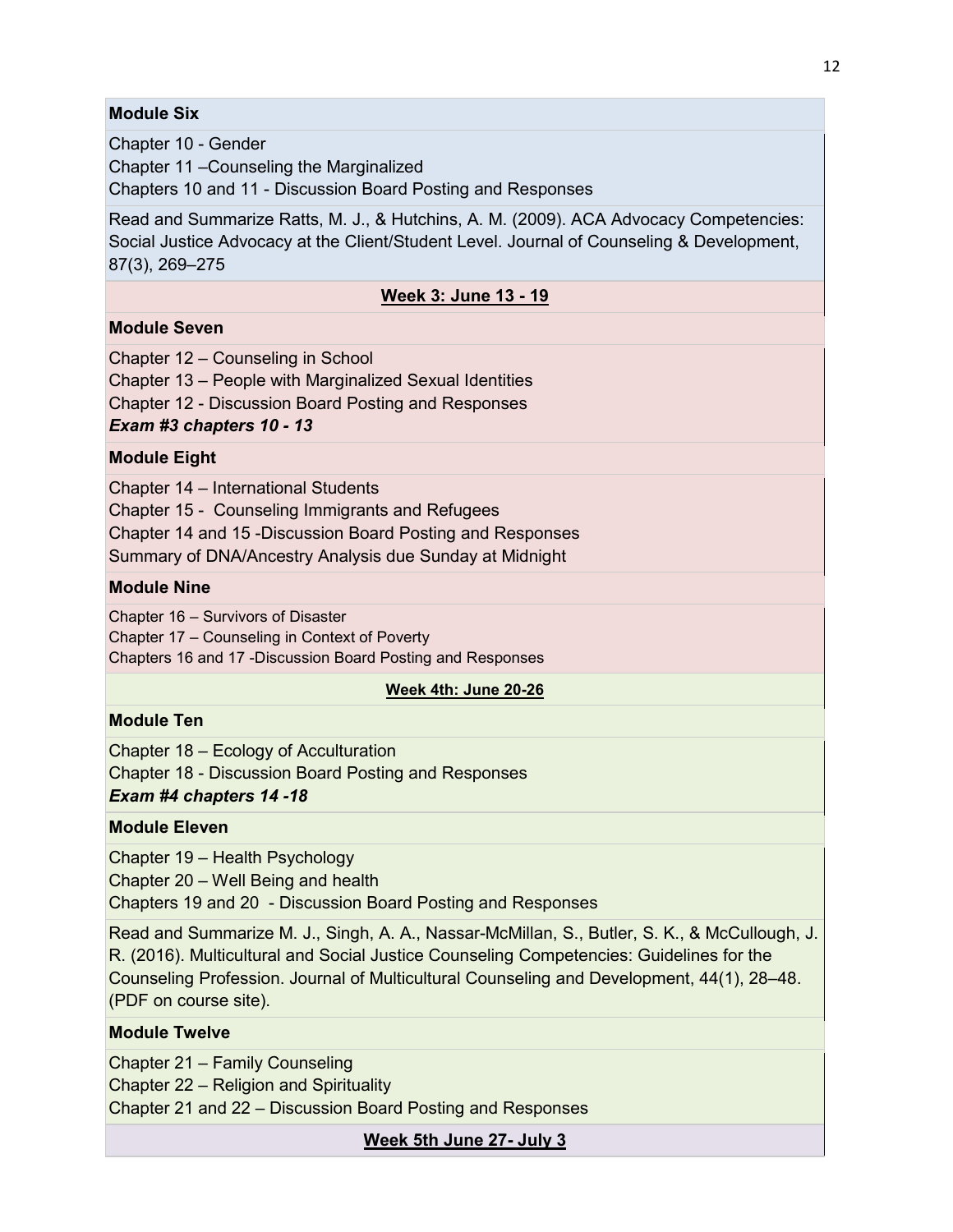# **Module Thirteen**

Chapter 23 – Drug and Alcohol Abuse Chapter 24 – Group Dynamics Chapter 23 and 24 -Discussion Board Posting and Responses

## **Module Fourteen**

*Exam # 5 chapters 19 - 24* 

## **Module Fifteen**

Continue working on Cultural/DNA Analysis paper.

**Week 6th July 4 - 6** 

# **Module Sixteen**

## **Cultural/DNA Analysis paper due at midnight.**

## **WRITING RUBRIC FOR ALL WRITTEN ASSIGNMENTS AND DISCUSSIONS:**

| Sub-skill                                  | <b>Beginning</b>                                                                                                                                                    | <b>Basic</b>                                                                                                                                                                             | <b>Proficient</b>                                                                                                                                                                        | <b>Advanced</b>                                                                                                                                                                                                | <b>Exceptional</b>                                                                                                                                                                                               | <b>Score</b> |
|--------------------------------------------|---------------------------------------------------------------------------------------------------------------------------------------------------------------------|------------------------------------------------------------------------------------------------------------------------------------------------------------------------------------------|------------------------------------------------------------------------------------------------------------------------------------------------------------------------------------------|----------------------------------------------------------------------------------------------------------------------------------------------------------------------------------------------------------------|------------------------------------------------------------------------------------------------------------------------------------------------------------------------------------------------------------------|--------------|
|                                            | 1                                                                                                                                                                   | $\mathbf 2$                                                                                                                                                                              | 3                                                                                                                                                                                        | 4                                                                                                                                                                                                              | 5                                                                                                                                                                                                                |              |
| Integration<br>οf<br>Knowledge             | The paper<br>did not<br>incorporate<br>knowledge<br>from the<br>literature or<br>class in<br>relevant and<br>meaningful<br>ways                                     | The paper<br>somewhat<br>incorporated<br>knowledge<br>from the<br>literature in<br>relevant and<br>meaningful<br>ways                                                                    | The paper<br>incorporated<br>knowledge<br>from the<br>literature in<br>relevant and<br>meaningful<br>ways                                                                                | The paper<br>effectively<br>incorporated<br>knowledge<br>from the<br>literature in<br>relevant and<br>meaningful<br>ways                                                                                       | The paper<br>very<br>effectively<br>incorporated<br>knowledge<br>from the<br>literature in<br>relevant and<br>meaningful<br>ways                                                                                 |              |
| Organization<br>and<br><b>Presentation</b> | The paper<br>lacked topic<br>sentences,<br>transitions<br>from one<br>topic to<br>another.<br>relevant<br>connections<br>among<br>topics, and<br>a seamless<br>flow | The paper<br>occasionally<br>included<br>topic<br>sentences,<br>transitions<br>from one<br>topic to<br>another,<br>relevant<br>connections<br>among<br>topics, and a<br>seamless<br>flow | The paper<br>consistently<br>included<br>topic<br>sentences,<br>transitions<br>from one<br>topic to<br>another,<br>relevant<br>connections<br>among<br>topics, and a<br>seamless<br>flow | The paper<br>consistently<br>and<br>effectively<br>employed<br>topic<br>sentences,<br>transitions<br>from one<br>topic to<br>another,<br>relevant<br>connections<br>among<br>topics, and a<br>seamless<br>flow | The paper<br>uniformly and<br>very<br>effectively<br>employed<br>topic<br>sentences,<br>transitions<br>from one<br>topic to<br>another,<br>relevant<br>connections<br>among<br>topics, and a<br>seamless<br>flow |              |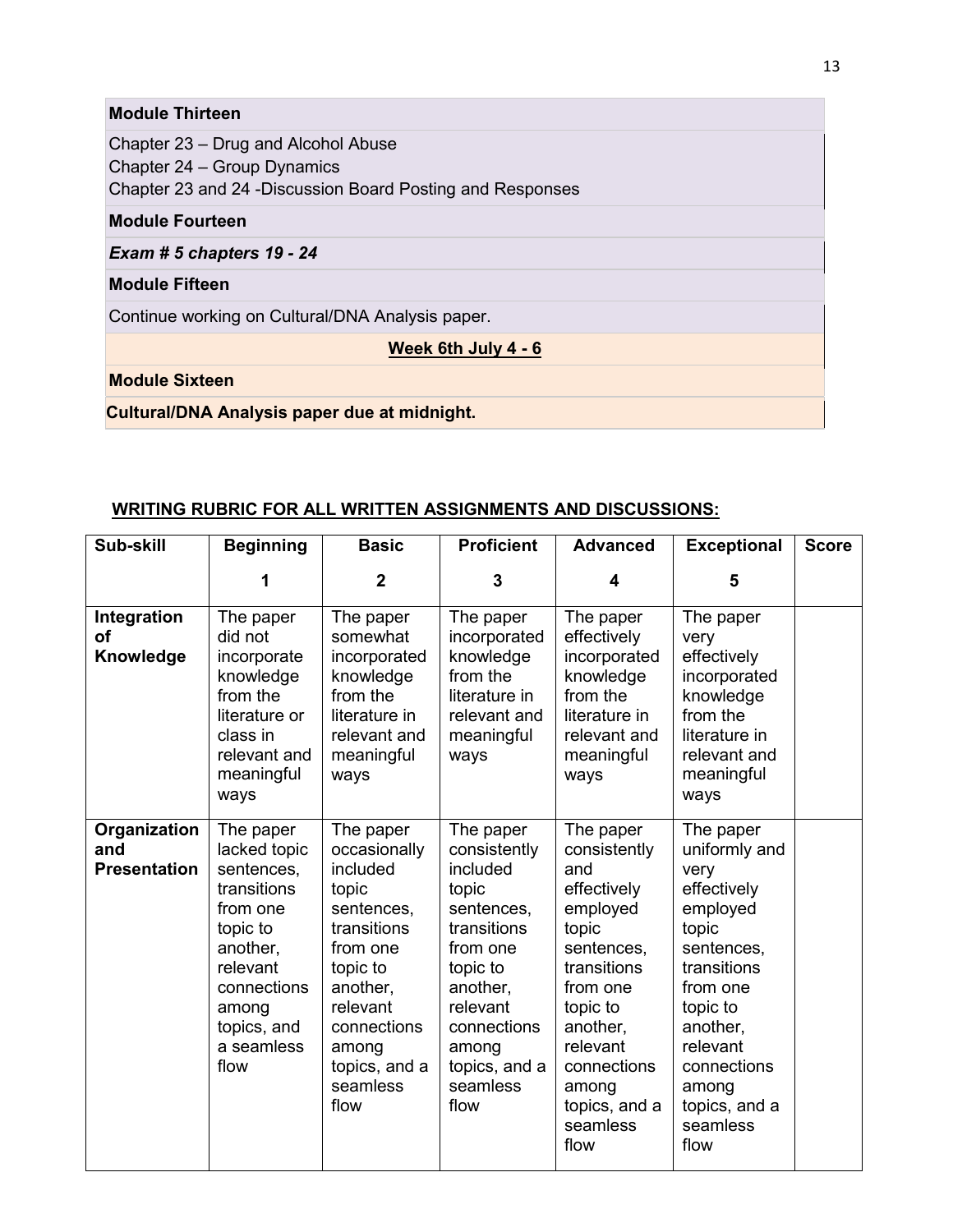| Sub-skill                        | <b>Beginning</b>                                                                                                                                                                                                            | <b>Basic</b>                                                                                                                                                                                                                    | <b>Proficient</b>                                                                                                                                                                                | <b>Advanced</b>                                                                                                                                                                                           | <b>Exceptional</b>                                                                                                                                                                                               | <b>Score</b> |
|----------------------------------|-----------------------------------------------------------------------------------------------------------------------------------------------------------------------------------------------------------------------------|---------------------------------------------------------------------------------------------------------------------------------------------------------------------------------------------------------------------------------|--------------------------------------------------------------------------------------------------------------------------------------------------------------------------------------------------|-----------------------------------------------------------------------------------------------------------------------------------------------------------------------------------------------------------|------------------------------------------------------------------------------------------------------------------------------------------------------------------------------------------------------------------|--------------|
|                                  | 1                                                                                                                                                                                                                           | $\overline{2}$                                                                                                                                                                                                                  | 3                                                                                                                                                                                                | 4                                                                                                                                                                                                         | 5                                                                                                                                                                                                                |              |
| <b>Focus</b>                     | The paper's<br>topic lacked<br>focus and a<br>clear<br>direction                                                                                                                                                            | The paper's<br>topic had<br>occasional<br>focus,<br>direction,<br>and purpose                                                                                                                                                   | The paper's<br>topic had<br>focus and<br>clarity of<br>direction<br>and purpose                                                                                                                  | The paper's<br>topic had<br>effective<br>focus and<br>clarity of<br>direction and<br>purpose                                                                                                              | The paper's<br>topic had<br>very effective<br>focus and<br>clarity of<br>direction and<br>purpose                                                                                                                |              |
| Level of<br>Coverage             | The paper<br>lacked<br>depth,<br>elaboration,<br>and relevant<br>material                                                                                                                                                   | The paper<br>occasionally<br>included<br>depth,<br>elaboration,<br>and relevant<br>material                                                                                                                                     | The paper<br>included<br>depth,<br>elaboration,<br>and relevant<br>material                                                                                                                      | The paper<br>effectively<br>included<br>depth,<br>elaboration,<br>and relevant<br>material                                                                                                                | The paper<br>very<br>effectively<br>included<br>depth,<br>elaboration,<br>and relevant<br>material                                                                                                               |              |
| Grammar/<br><b>Spelling</b>      | The paper<br>contained<br>numerous<br>errors of<br>grammar<br>and spelling                                                                                                                                                  | The paper<br>contained<br>some errors<br>of grammar<br>and spelling                                                                                                                                                             | The paper<br>contained<br>very few<br>errors of<br>grammar<br>and spelling                                                                                                                       | The paper<br>contained<br>only one or<br>two errors of<br>grammar<br>and spelling                                                                                                                         | The paper<br>contained no<br>errors of<br>grammar and<br>spelling                                                                                                                                                |              |
| <b>References</b><br>and Sources | The paper<br>did not<br>include<br>content from<br>peer<br>reviewed<br>journal<br>articles<br>and/or<br>scholarly<br>books/book<br>chapters<br>and instead<br>cited web<br>site material<br>of<br>questionabl<br>e veracity | The paper<br>included<br>content from<br>a few peer<br>reviewed<br>journal<br>articles and<br>scholarly<br>books/book<br>chapters and<br>instead<br>included<br>material<br>from web<br>sites of<br>questionable<br>credibility | The paper<br>included<br>content from<br>peer<br>reviewed<br>journal<br>articles and<br>scholarly<br>books/book<br>chapters<br>and only<br>included<br>material<br>from<br>credible web<br>sites | The paper<br>effectively<br>included<br>content from<br>peer<br>reviewed<br>journal<br>articles and<br>scholarly<br>books/book<br>chapters and<br>only included<br>material from<br>credible web<br>sites | The paper<br>very<br>effectively<br>included<br>content from<br>peer<br>reviewed<br>journal<br>articles or<br>scholarly<br>books/book<br>chapters and<br>only included<br>material from<br>credible web<br>sites |              |
| <b>APA Style</b>                 | The paper<br>did not use<br>APA style                                                                                                                                                                                       | The paper<br>was partly<br>based on<br>APA style                                                                                                                                                                                | The paper<br>was mostly<br>based on<br>APA style                                                                                                                                                 | The paper<br>was based<br>on APA style<br>with only a<br>few<br>exceptions                                                                                                                                | The paper<br>was<br>completely<br>and<br>accurately<br>based on<br>APA style                                                                                                                                     |              |